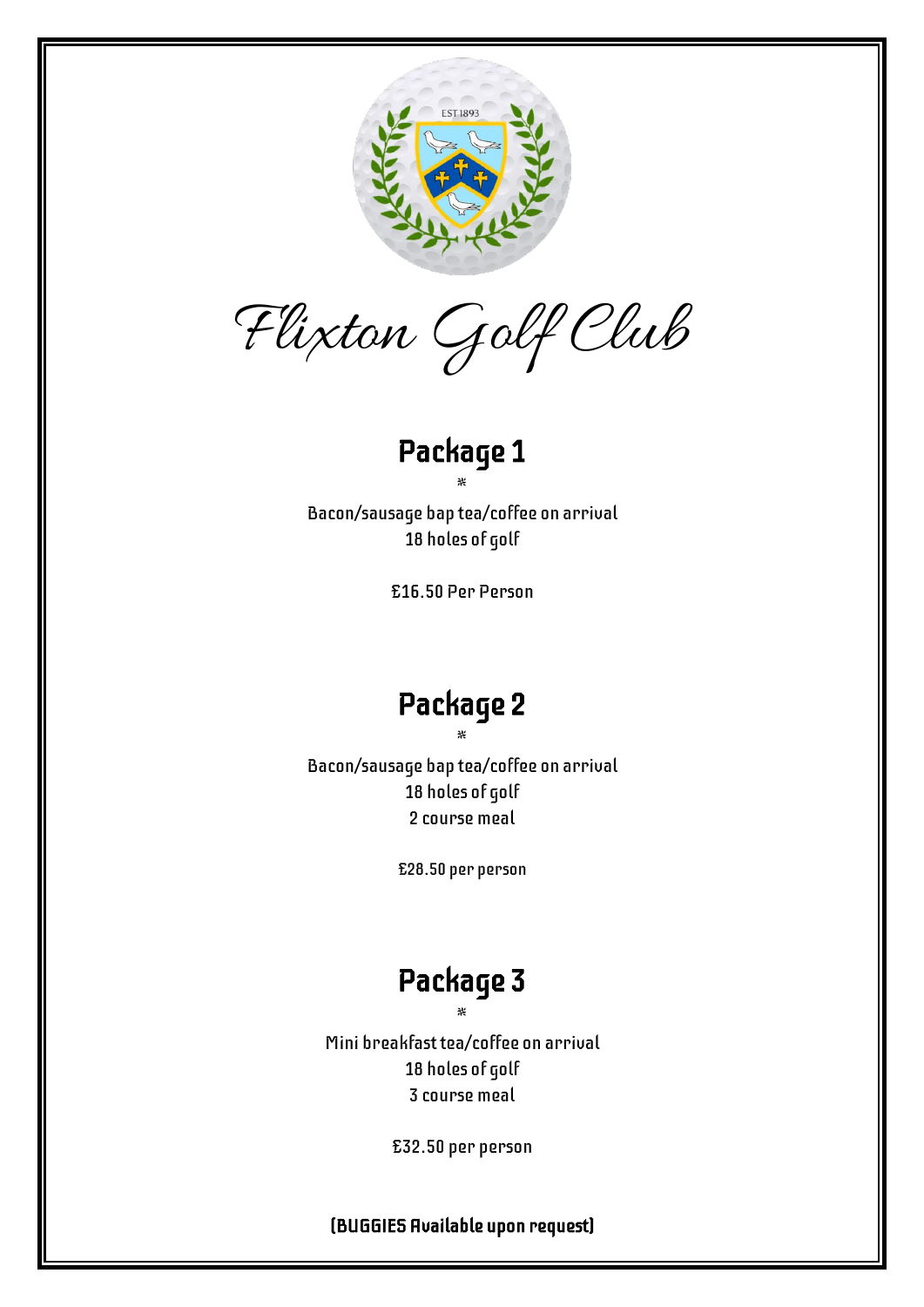# Package 2

#### (PLEASE SELECT ONE FROM EACH OF THE FOLLOWING OPTIONS)

#### Main

 $\mathcal{R}$ 

chicken curry served with rice & Naan bread sausage & mash with red onion gravy and garden peas Vegetarian option available

### Dessert

 $\mathcal{H}$  and  $\mathcal{H}$  are the set of  $\mathcal{H}$  and  $\mathcal{H}$  are the set of  $\mathcal{H}$ 

apple pie & Custard sticky toffee pudding jam sponge & custard

OTHER MEALS ARE AVAILABILE UPONREQUEST